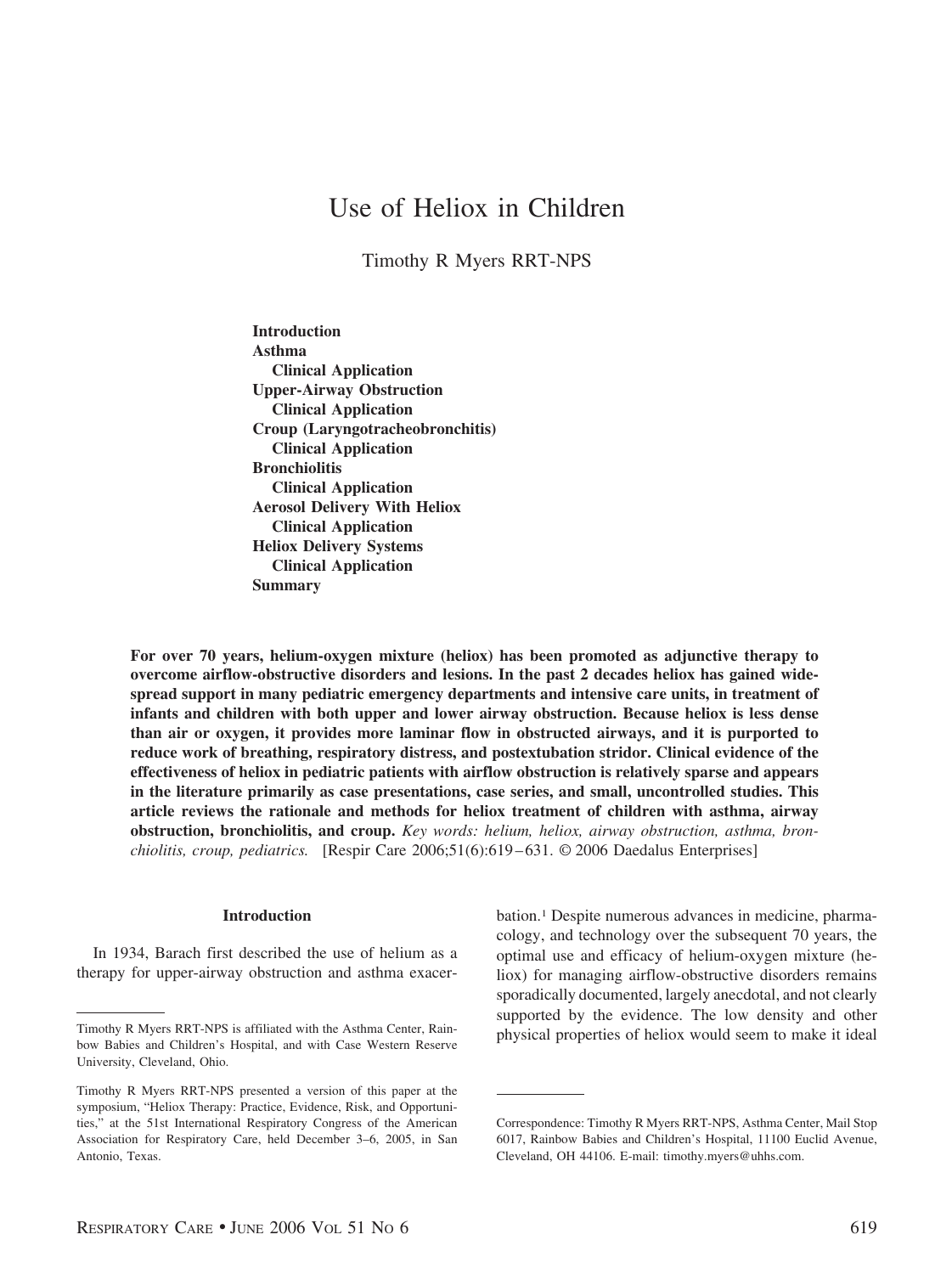for reducing work of breathing in obstructed airways of pediatric patients.

Helium is an odorless, tasteless, nonexplosive, noncombustible, inert gas that has few pharmacologic properties of its own. For medicinal use, helium is administered as a gaseous mixture with oxygen. Helium is substituted for nitrogen and is generally delivered in concentrations  $>$  50%.

Airflow patterns in the pulmonary system are products of the physical conditions in the airway (eg, diameter, anatomic shape, branching, and smoothness of airway lining) and the composition of the inhaled gas. Lung periphery airflow is primarily laminar because of the large crosssectional surface area that the gas flows through in the periphery. Conversely, airflow in the larger upper airways is turbulent, with relatively high flow and relatively small cross-sectional surface area.

Children with the smallest airways are hypothetically the most likely to benefit from heliox's physical properties. This article reviews the rationale for and methods used for heliox treatment of children with asthma, airway obstruction, bronchiolitis, and croup.

# **Asthma**

Asthma is a complex, multi-factorial disease characterized by airway inflammation, airway hyperresponsiveness, and airflow obstruction that may or may not be at least partially reversible.2 Asthma is one of the most common chronic diseases of childhood, today affecting an estimated 7 million children in the United States, with increasing prevalence in children  $\leq 5$  years of age and increasing emergency-department visits and hospitalizations. Asthma exacerbations are usually associated with increased airflow obstruction, which is often reversible, either spontaneously or with treatment. During asthma exacerbations, not all children initially respond to bronchodilators and systemic corticosteroids. It is the restricted gas flow through the constricted airways that hypothetically positions heliox as an adjunctive treatment for pediatric asthma. The 2002 update of the asthma diagnosis and management guidelines issued by the National Asthma Education and Prevention Program (NAEPP)<sup>3</sup> highlights the potential benefits of heliox for asthma exacerbation, especially as an alternative to intubation. The use of heliox in the management of pediatric asthma exacerbation is relatively common in today's clinical environment; however, strong evidence of its efficacy or the most efficient method of delivery has not been well documented in large randomized controlled trials. I will review 4 randomized trials of heliox with spontaneously breathing children, and one trial of heliox with asthmatic children who required intubation and mechanical ventilation.

Kudukis et al conducted a double-blind randomized controlled study of the efficacy of heliox in 18 children (ages 6 months to 16 years) with status asthmaticus.4 Efficacy of early administration of 80% helium/20% oxygen (80:20 heliox) through a nonrebreather face mask was defined as a reduction in pulsus paradoxus, reduction in dyspnea score, or an improvement in peak expiratory flow. All the children were continuously administered  $\beta$  agonists and received intravenous methylprednisolone. Status asthmaticus was defined as continuous wheezing with observable respiratory distress and a pulsus paradoxus  $> 15$  mm Hg after 30 min of receiving asthma treatment. Data were collected by 2 independent observers. Supplemental oxygen was supplied via nasal cannula contained within the nonrebreather mask, to maintain oxygen saturation  $> 88\%$ . Data were collected at baseline and every 15 min during and after the blinded administration of the study gas (heliox) and the control gas (oxygen). Ten children received heliox; eight received oxygen. Within 15 min of the start of administration, heliox was associated with significantly lower pulsus paradoxus (10.6  $\pm$  2.8 mm Hg vs 21.2  $\pm$  9.8 mm Hg,  $p < 0.005$ ) and dyspnea index (1.9  $\pm$  1.7 vs 5.5  $\pm$ 1.6,  $p < 0.005$ ) than was oxygen. There was significantly less pulsus paradoxus among all 10 patients who received heliox (mean pulsus paradoxus  $23.3 \pm 6.8$  mm Hg vs  $10.6 \pm 2.8$  mm Hg,  $p < 0.001$ ), and pulsus paradoxus increased when heliox was discontinued (mean pulsus paradoxus 18.5  $\pm$  7.3 mm Hg, p > 0.15). Eleven children (7 in the heliox group, 4 in the control group) had peak expiratory flow measured with a density-corrected flow meter. Heliox was associated with a significant increase in peak flow  $(69.4 \pm 12.8\%$  above baseline,  $p < 0.05$ ) and a significant decrease in dyspnea index (from  $5.7 \pm 1.3$  to  $1.9 \pm 1.7$ , p < 0.001). The dyspnea index increased (4.0  $\pm$ 1.6) after heliox discontinuation. The authors concluded that early intervention and use of heliox in children with status asthmaticus relieves dyspnea and decreases the work of breathing.

In a double-blind randomized controlled trial, Carter et al investigated the impact of heliox on pulmonary function, dyspnea, and clinical symptom score in 11 children hospitalized with status asthmaticus.<sup>5</sup> All children received nebulized albuterol (5 mg every 1–4 h) and intravenous corticosteroids before study entry, and were randomized to either 70:30 heliox or 30% oxygen for 15 min, and, after spirometry, were crossed over to the opposite treatment arm for 15 min. There was no difference between the groups in clinical or dyspnea symptom scores, forced expiratory volume in the first second  $(FEV_1)$ , or forced vital capacity (FVC). Heliox was associated with a small but statistically significant improvement in peak flow ( $p <$ 0.04) and the percent-of-predicted mean flow in the middle half of the FVC (FEF<sub>25-75</sub>) ( $p < 0.006$ ). Heliox provided the least benefit in patients who had the greatest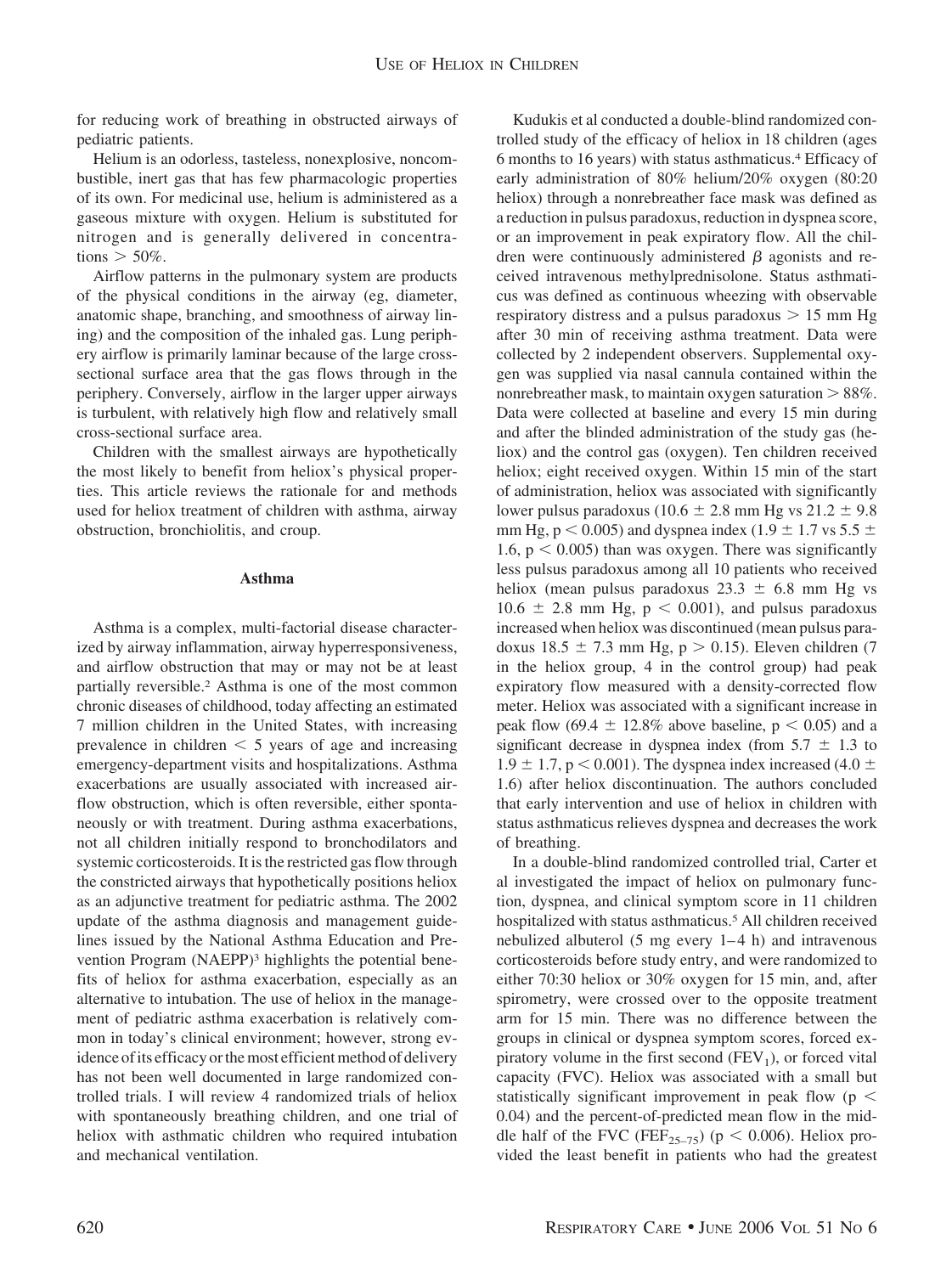| $\theta$                                                                |                |                                 |                                                                                                 |
|-------------------------------------------------------------------------|----------------|---------------------------------|-------------------------------------------------------------------------------------------------|
|                                                                         |                | 2                               | 3                                                                                               |
| $<$ 30<br>Respiratory rate of patients<br>$< 6$ y old (breaths/min)     | $31 - 45$      | $46 - 60$                       | > 60                                                                                            |
| Respiratory rate of patients<br>< 20<br>$\geq 6-20$ y old (breaths/min) | $21 - 35$      | $36 - 50$                       | > 50                                                                                            |
| Wheezing<br>None                                                        | End-expiratory | Throughout entire<br>expiration | No air entry, or wheezing throughout inspiration<br>and expiration, audible without stethoscope |
| Accessory respiratory-muscle use<br>None                                | Mild           | Moderate                        | Severe                                                                                          |
| Inspiratory-expiratory ratio<br>2:1                                     | 1:1            | 1:2                             | 1:3                                                                                             |
| $99 - 100$<br>$S_{\text{pO}_2}$ (%)                                     | $96 - 98$      | $93 - 95$                       | < 93                                                                                            |

#### Table 1. Pulmonary Index Scoring System

degree of airflow obstruction. The authors suggested that lack of response to heliox may have been partly attributable to the inability of young patients to use the spirometer and the extended treatment with conventional therapy, for a minimum of 6 hours, prior to heliox. The authors concluded that heliox use in the management of pediatric status asthmaticus did not benefit this group of children during its short-term use in this study. However, one could argue that administering heliox may serve as a "bridge" between emergency department arrival and onset of conventional therapy effectiveness.

In a single-blind randomized controlled trial conducted with a convenience sample of children, Kim and colleagues investigated the effectiveness of a 70:30-heliox-driven versus 100%-oxygen-driven continuous aerosol therapy in the treatment of asthmatic children (ages 2 to 18 years) with moderate-to-severe exacerbations and pulmonary index of  $\geq 8.6$ 

The pulmonary index (Table 1) is a validated emergency assessment tool for asthma. Pulmonary index scores range from 0 to 15. A score of  $\geq 8$  indicates a moderateto-severe asthma exacerbation. On arrival in the emergency department, potential enrollees were initially treated with 5 mg of inhaled albuterol via face mask, from a large-volume oxygen-driven nebulizer at a flow of 10 L/min and a dose of oral prednisone or prednisolone, while the patient was being assessed by an investigator for entry criteria.

After 20 min of initial nebulized treatment, patients who met eligibility criteria were randomly assigned to receive continuously nebulized albuterol (15 mg/h) with either heliox ( $n = 15$ ) or oxygen ( $n = 15$ ) for 60 min, followed by 500  $\mu$ g of ipratropium bromide over 5 min. After 60-min assessment by the unblinded recruiting investigator, patients whose pulmonary index was  $\geq$  3 received a second hour of continuous albuterol (15 mg/h) and a second dose of ipratropium bromide. After 120 min, patients were as-

sessed again, and those with a pulmonary index score of  $\geq$ 3 received a third hour of continuous albuterol.

Pulmonary index scores were determined by an unblinded pediatric emergency-medicine attending physician (who did not participate in the study), from blinded video recordings over 240 min (at 30-min intervals for the first 3 hours) or until emergency-department discharge (if  $<$  240 min). Heliox was initiated with 70:30 heliox and reduced to 50:50 heliox as possible while maintaining blood oxygen saturation  $\geq 93\%$ . Patients who required  $\geq 50\%$  oxygen were considered heliox-treatment failures, taken off the heliox, and treated with 100% oxygen.

Thirty-five children (of 75 screened) met eligibility criteria, and five were excluded (four due to no parental consent, and one for failure to tolerate the mask). There were no differences between the groups with regard to age, gender, race, duration of symptoms, recent use of asthma medications, initial pulmonary index score, or oxygen saturation (measured via pulse oximetry  $[S_{pO_2}]$ ). The heliox group had a significantly greater reduction in pulmonary index than did the oxygen group (mean change 6.67 vs 3.33,  $p < 0.001$ ). The mean pulmonary index improvement with heliox was greater at 125 min ( $p < 0.05$ ) and was sustained at 150, 180, and 240 min ( $p < 0.01$ ). Discharge rate in  $< 12$ hours was higher in the heliox group (73% vs 33%,  $p < 0.05$ ). Kim and colleagues concluded that, among children presenting to the emergency department with moderate-tosevere asthma exacerbation, continuously nebulized albuterol delivered with heliox was associated with greater clinical improvement than when delivered with oxygen.

In a blinded randomized controlled trial by Rivera et al, a comparison of initial response to albuterol nebulized with heliox (versus control) was undertaken in children presenting to a pediatric emergency department for moderately severe asthma.7 Children 1–6 years old who presented with a history of asthma (defined as  $\geq$  3 prior episodes of reversible bronchospasm) and a modified dys-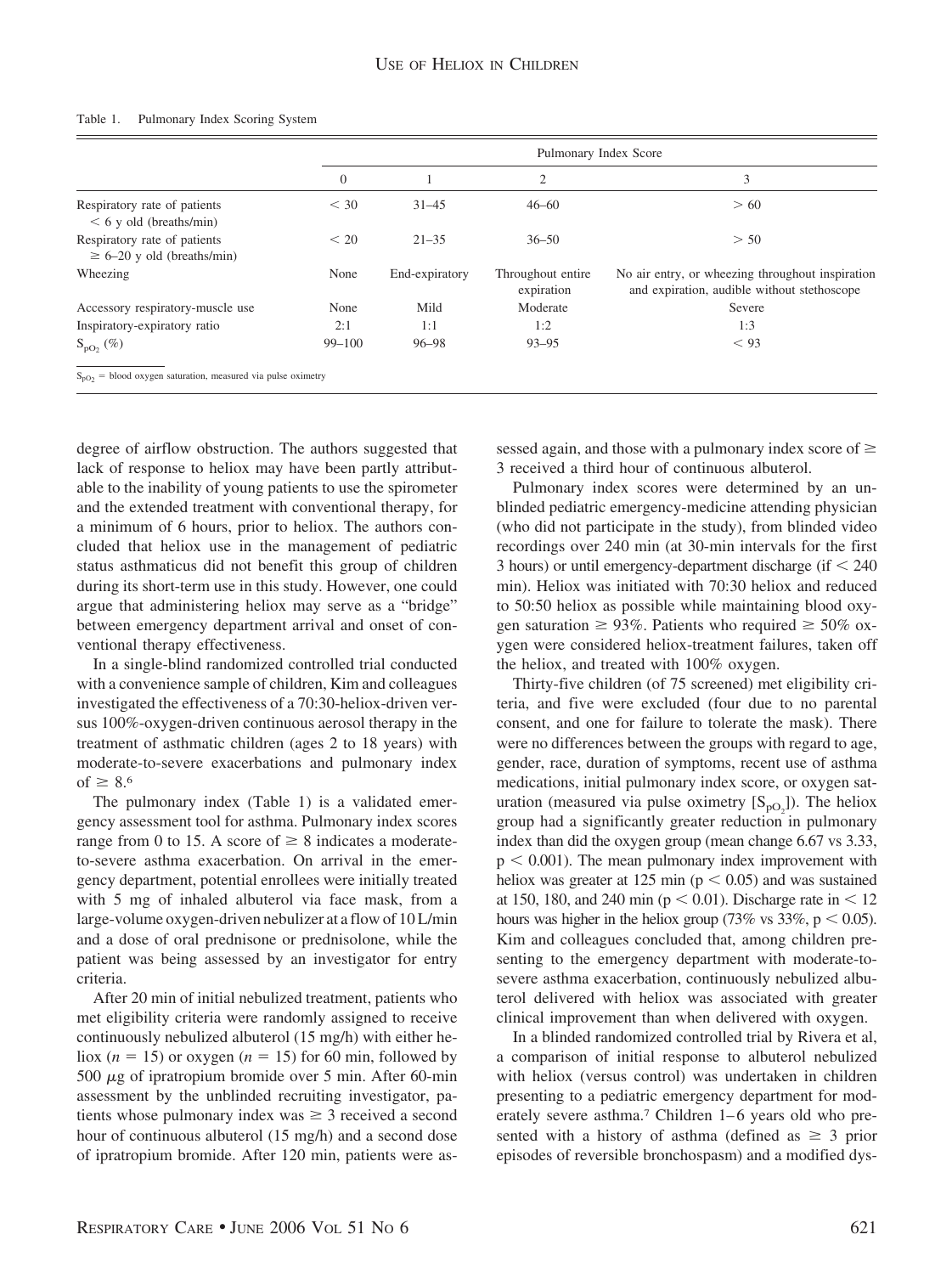pnea index score  $\geq 4$  were randomized to receive continuous albuterol therapy (0.45 mg/kg, maximum 15 mg/h) delivered with heliox via nonrebreather face mask (*n* 20) or with 30% oxygen (control,  $n = 21$ ). Intervention began after three 2.5-mg doses of aerosolized albuterol and 2 mg/kg intravenous methylprednisolone (maximum 60 mg). There was no significant difference between the groups with regard to dyspnea index score evaluated at 10 min ( $p = 0.169$ ) or 20 min ( $p = 0.062$ ) after randomization. There was no statistically significant difference in admission rate (oxygen 81%, heliox 60%,  $p = 0.181$ ), and no patients required endotracheal intubation in either group. The authors concluded that heliox offered no direct clinical benefit over standard therapy in the initial treatment of moderately severe asthma in the emergency department.

Abd-Allah and colleagues conducted a retrospective review of heliox in 28 children with acute severe asthma who required mechanical ventilation. Helium concentration ranged from 32% to 74% (mean 57  $\pm$  4%).<sup>8</sup> Patients served as their own controls. Prior to heliox administration, patients were stabilized on volume ventilation within 24 hours of intubation or admission, and were provided bronchodilator therapy, corticosteroids, and antibiotics when indicated. Oxygen administration was titrated to maintain  $S_{pO_2} \ge 90\%$ . Arterial blood gases were measured and hypercapnia was permitted while maintaining  $pH \ge 7.25$ .

Heliox therapy was initiated at 5–7 L/min. Periodic arterial blood gas measurements were made to ensure continued appropriate ventilation. Heliox therapy was continued until either extubation or resolution of severe asthma; the latter was identified as substantial improvement in clinical lung examination and decreased need for bronchodilator therapy. During this trial, 75 patients with severe asthma who required mechanical ventilation received heliox, and 28 patients (37%) met inclusion criteria for the study.

Mean age and weight were 8.8 years and 32.3 kg, respectively. Baseline settings prior to heliox administration included: mean respiratory rate  $12 \pm 1$  (range 7–24) breaths/ min, tidal volume  $16.6 \pm 1.6$  mL/kg, and peak inspiratory pressure  $40.5 \pm 4.2$  cm H<sub>2</sub>O. With the initiation of heliox therapy, significant decreases occurred in mean peak inspiratory pressure (from 40.5  $\pm$  4.2 cm H<sub>2</sub>O to 35.3  $\pm$  3.0 cm H<sub>2</sub>O,  $p < 0.05$ ) and mean P<sub>aCO<sub>2</sub> (from 58.2  $\pm$  8.5 mm</sub> Hg to  $50.5 \pm 7.4$  mm Hg,  $p < 0.05$ ), and there was a significant increase in mean pH (from  $7.26 \pm 0.05$  to 7.32  $\pm$  0.06, p < 0.05). Though no patients required reintubation, 5 patients continued to receive heliox therapy via face mask for a short period following extubation. The maximum heliox benefit was seen in patients with moderate-to-severe symptoms. This single-center trial suggests that heliox can improve gas flow and  $CO<sub>2</sub>$  elimination while reducing peak inspiratory pressure in the early phase

of an asthma exacerbation that requires mechanical ventilation.

# **Clinical Application**

The reports on the use of heliox in children with asthma have provided conflicting results. Conventional treatment is sufficient for the majority of asthma exacerbations. As heliox is a relatively expensive gas (compared to oxygen or compressed air), first-line use of heliox is not warranted for most patients.

Heliox appears to benefit patients with the most severe exacerbations and airflow obstruction. Early use of heliox may decrease work of breathing and dyspnea, improve gas exchange, and even prevent intubation in some patients. Heliox has a relatively safe treatment profile, and clinical benefits should be rapid.

In summary, it is difficult to draw conclusions from these studies, which had different study designs, assessment criteria, severity of illness, treatment settings, times of intervention, and outcome measures. Questions regarding the treatment of acute asthma with heliox remain unanswered. Additional studies are needed to determine the role of heliox in acute asthma exacerbation.

# **Upper-Airway Obstruction**

Upper-airway obstruction is the most common indication for which heliox is used. Children have smaller airways than adults and are more commonly affected by diseases that cause upper-airway obstruction. Upper-airway obstruction is most commonly associated with postextubation stridor, subglottic injury or trauma, space-occupying lesions, and infections. A common strategy for treating these conditions that increase airway resistance is insertion of an artificial airway. Laryngeal edema, inflammation, mucosal ischemia, subglottic swelling, and/or stenosis related to local trauma from tracheal intubation can increase airway resistance and work of breathing, and potentially cause respiratory failure. Regardless of the etiology of the upper-airway obstruction, heliox may improve gas flow, improve oxygenation, decrease work of breathing, and resolve clinical signs and symptoms, thus obviating intubation.

In a 3-year retrospective study of patients with upperairway obstruction from a multitude of etiologies, Grosz and colleagues evaluated heliox in 42 children (ages 1–14 years) admitted and treated (44 occurrences) for substantial upper-airway obstruction.9 A positive response to heliox was defined as a documented reduction in the work of breathing in the patients' medical record. Using this largely anecdotal criteria, 32 (73%) of the children had a decrease in work of breathing with heliox. All the prematurely-born children had a positive response, whereas the majority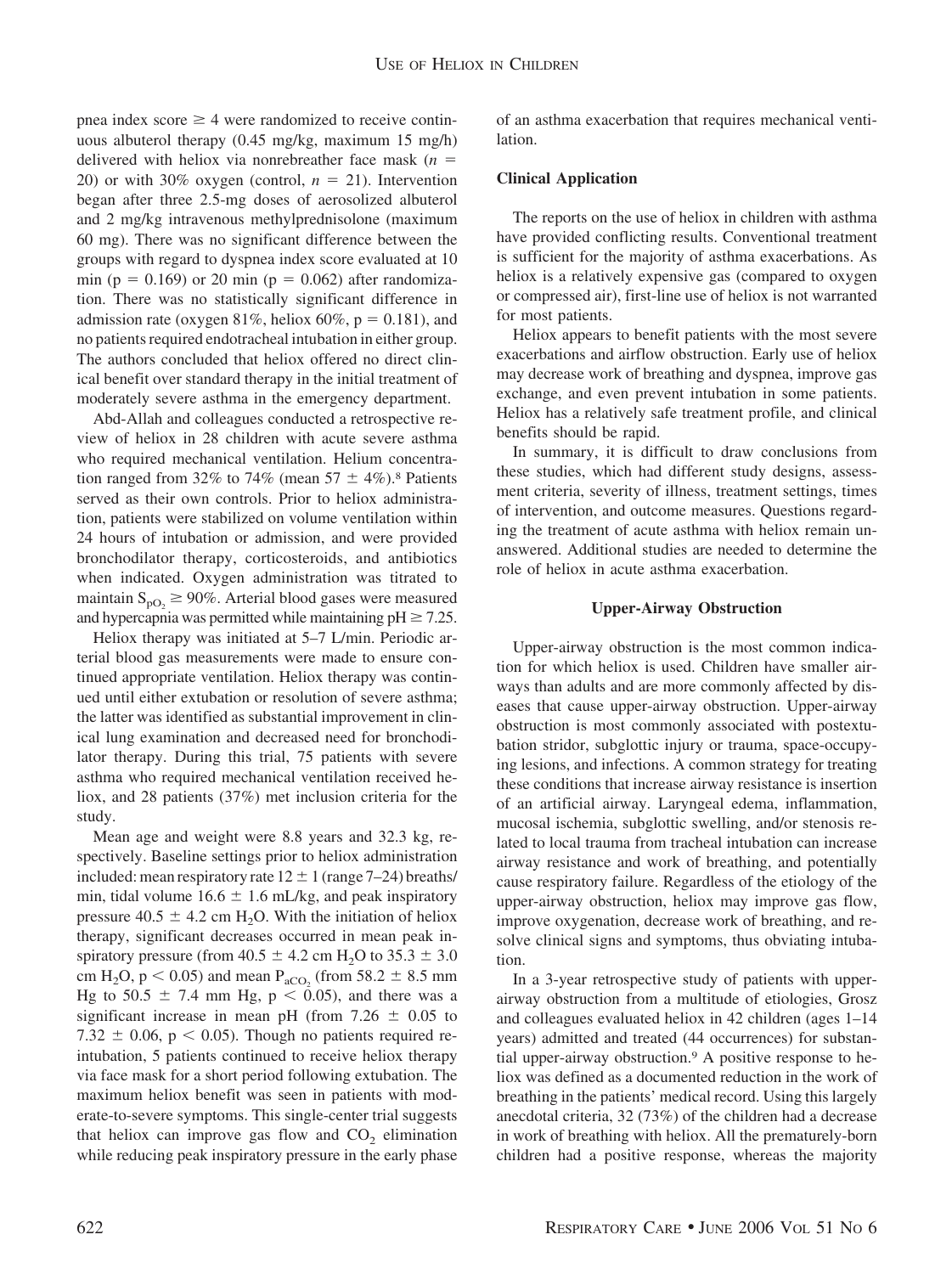(67%) of children who had congenital anomalies or syndromes were nonresponders. Grosz et al concluded that heliox was effective and useful as an adjunct therapy for upper-airway obstruction.

In a convenience-sample study by Connolly and McGuirt, 14 consecutive patients with severe subglottic edema or injury and severe airway distress, and who met criteria for intubation, were treated with heliox as their initial therapy.10 Ten children (71%) who received heliox did not need intubation. Four of the children required intubation (75% with a prior history of subglottic stenosis) and mechanical ventilation. The authors concluded that heliox was a relatively safe and effective alternative therapy for children with severe subglottic edema or injury prior to initiating intubation and mechanical ventilation.

In a double-blind randomized controlled crossover trial, Kemper and colleagues evaluated the effectiveness of heliox in reducing postextubation stridor in 13 children (15 total extubations) with burns and trauma.<sup>11</sup> Children  $(< 15$ years of age) electively extubated with postextubation stridor and an oxygen requirement of  $F_{IO_2}$  < 0.35 were enrolled in this study. A blinded physician assessed study participants for respiratory distress after 15 min of studygas administration before crossing over to the other study gas. Respiratory distress was assessed on a 0–3 scale for changes in respiratory rate, stridor, air movement, retractions, and  $S_{pQ_2}$ . Seven of the 15 patients required subsequent treatment with racemic epinephrine or reintubation. Respiratory distress scores were significantly better (2.8 vs  $3.7, p \leq 0.005$ ) with heliox. Anecdotally, in 8 out of 9 trials the physicians preferred heliox. Kemper and colleagues concluded that heliox decreases stridor score in children with postextubation stridor and that it is a preferred treatment.

In a convenience-sample study, Rodeberg and colleagues sought to determine whether heliox would reduce postextubation stridor in children with burns.12 Eight children with postextubation stridor and retractions and who were refractory to racemic epinephrine were given a trial of heliox prior to reintubation. Helium concentrations between 50% and 70% were administered for 28  $\pm$  5 hours. Two of the children required reintubation, but six of them had a decrease in respiratory distress score (6.8  $\pm$  0.7 vs  $2.0 \pm 0.7$ ) with heliox and did not require reintubation. The authors concluded that heliox relieved postextubation stridor, reduced respiratory distress, and prevented reintubation in the majority of these children with burns.

#### **Clinical Application**

In summary, heliox therapy for upper-airway obstruction relieves stridor, reduces respiratory distress, and decreases the work of breathing. Although the evidence is largely from uncontrolled trials, heliox may decrease the need for intubation and/or reintubation.

#### **Croup (Laryngotracheobronchitis)**

Acute viral laryngotracheitis is the most common form of croup syndrome. Croup syndromes typically create inflammation of subglottic tissue and, to a lesser extent, the tracheal mucosa, resulting in swelling and narrowing of the upper airway. This severe obstruction may require intubation. Corticosteroids<sup>13–15</sup> often require several hours to relieve obstruction and are not efficacious in all patients.

In some of the earliest reports of heliox in the management of croup, Duncan described a case series of 7 patients with acute airway obstruction: two by croup and the others by mass effect or postextubation edema.16 Children treated with heliox had a significant decrease in croup score (mean croup score 7.9 decreased to 3.9) and an overall improvement in gas exchange. In another case series report of 14 patients (ages 3–21 months) admitted to the hospital with the diagnosis of croup, the authors reported reduced respiratory distress almost immediately upon initiation heliox. None of those children required intubation.17

In a randomized double-blind placebo-controlled trial with 15 pediatric patients with mild croup who presented to an emergency department, Terregino et al administered either humidified 30% oxygen or humidified 70:30 heliox.18 The children who received heliox had a nonsignificantly greater improvement in croup score than did the oxygen group. Terregino et al concluded that patient assessment with a croup-scoring system and blood gas analysis suggests heliox as a safe, well-tolerated, and useful alternative to tracheostomy or tracheal intubation in children with croup.

Weber et al compared the additive effect of 70:30 heliox with racemic epinephrine on a modified croup score in 29 children with moderate-to-severe croup in the emergency department or pediatric intensive care unit (PICU).19 In this randomized double-blind trial, all the children received initial treatment with humidified oxygen and 0.6 mg/kg of intramuscular dexamethasone. Children with a moderateto-severe croup score ( $\geq$  5, based on skin color, air entry, retractions, level of consciousness, and degree of stridor) were assigned to either heliox or racemic epinephrine. There were no differences between the groups in mean croup score, oxygen saturation, respiratory rate, or heart rate, at baseline or at the treatment end period. Croup score decreased in both the heliox and racemic epinephrine groups. Weber and colleagues concluded that racemic epinephrine and heliox have equal treatment efficacy in children with croup.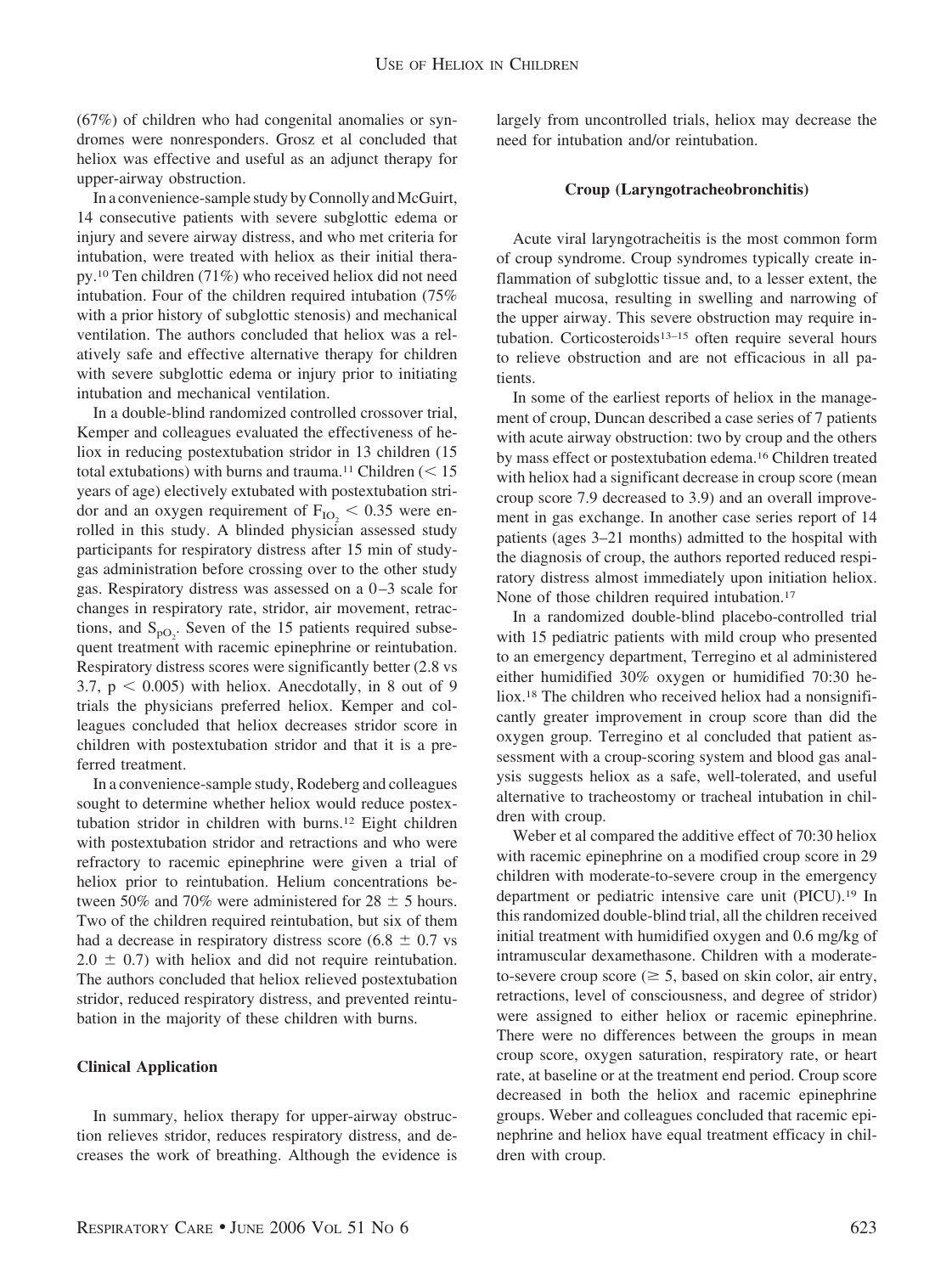# **Clinical Application**

These studies suggest that while heliox improves respiratory distress, as evidenced by improvement in croup scores, heliox is not superior to other conventional therapies. Proponents of heliox may argue that the combination of heliox and conventional therapies allows a substantial reduction in work of breathing, respiratory distress, and the likelihood of intubation while waiting for the corticosteroids to take effect.

#### **Bronchiolitis**

Bronchiolitis is one of the most common infectious diseases in infants, causing an estimated 91,000 hospitalizations annually in the United States, typically between November and April.20 The primary pathogens responsible for bronchiolitis are respiratory syncytial virus, parainfluenza virus, and *Haemophilus influenzae*. In bronchiolitis the inflammation causes edema, excessive mucus production, and airway obstruction. Evidence suggests that  $\beta_2$ agonists and corticosteroids are of little therapeutic value in the treatment of bronchiolitis. It is less controversial to use the more supportive therapeutic approach of ensuring adequate hydration and providing supplemental oxygen when indicated. Since bronchiolitis is associated with airway obstruction, which increases turbulence in the airways, heliox may be of benefit.

In a randomized double-blind controlled crossover study, Hollman and colleagues sought to determine the efficacy of heliox versus oxygen-enriched air administered at 20 min intervals to 13 infants with respiratory syncytial virus bronchiolitis.21 Five additional nonrandomized patients (considered severely ill) received heliox as initial therapy to prevent intubation. Clinical Asthma Score, respiratory rate, heart rate, and  $S_{\text{pO}_2}$  were measured prior to randomization and after each 20-min treatment period (heliox or oxygen-enriched air). Nonrandomized patients were studied 20-min into heliox delivery. During heliox administration the Clinical Asthma Score decreased in all 18 patients (mean  $1.23$ ,  $p < 0.01$ ), as well as in the 13 randomized patients (mean  $0.46$ ,  $p < 0.05$ ). Improvements in Clinical Asthma Score were most pronounced ( $p = 0.009$ ) in children with the greatest respiratory compromise (Clinical Asthma Score  $\leq 6$ ). Hollman and colleagues concluded that heliox provided greater clinical improvement in overall respiratory status in children with acute respiratory syncytial virus.

In a multicenter randomized double-blind placebo-controlled trial, Liet and colleagues sought to determine if heliox administered via a plastic inflatable head hood could reduce the need for positive-pressure mechanical ventilation in infants ( $\leq 9$  months old and weight  $\leq 10$  kg) admitted in 4 PICUs, with first episode of severe bronchiolitis and respiratory failure.22 Inclusion criteria were (1) signs of respiratory failure ( $S_{pQ_2}$  < 92% on room air or  $P_{aO_2}$  < 40 mm Hg), and (2) at least two of the following: tachypnea, chest retractions, wheezing, or hyperinflation on chest radiograph. Exclusion criteria were air leaks, cystic fibrosis, uncorrected cyanotic congenital heart disease, cardiac failure, neuromuscular disease, bronchopulmonary dysplasia, in PICU for  $> 8$  hours, or prior initiation of mechanical ventilation.

Infants were randomized to receive either 78:22 heliox or 78:22 nitrogen-oxygen mixture administered via the plastic inflatable head hood, and the fraction of inspired oxygen  $(F_{IO_2})$  was reduced to the lowest level that provided adequate oxygenation ( $S_{pO_2} \ge 92\%$ ). Study gas could not be weaned until 24 hours of therapy had elapsed, and the gas (heliox or nitrogen-oxygen mixture) could be discontinued when the oxygen requirement dropped to  $F_{IO}$ . - 25%. Severity of respiratory distress was assessed hourly, using the Respiratory Distress Assessment Instrument.23–25

Only 39 infants of the 157 screened met all eligibility criteria and were randomized to study gas. No crossover to the other treatment was allowed. There were no significant group differences in baseline data at PICU admission or at time of entry into the study. Heliox (mean fraction of inspired helium  $62 \pm 5\%$  was used without any adverse effects in all patients for 24 hours. Inhaled bronchodilator therapy was administered to 30 infants (17 in the control group, 13 in the helium group,  $p = not$  significant). There was no significant difference between the groups in the primary outcomes of positive-pressure ventilation (control 19%, helium 22%), endotracheal intubation (control 14%, helium 22%), or time to intubation (control 26  $\pm$  15 h, helium  $36 \pm 24$  h), and no clinically important differences in secondary outcome measures, including clinical scores, oxygen requirement,  $P_{aCO_2}$ , duration of study-gas administration, or PICU stay. The authors concluded that heliox provided no significant clinical benefit in this trial.

In a prospective interventional comparative study with infants consecutively admitted to the PICU, Martinón-Torres et al evaluated 70:30 heliox in 38 nonintubated infants (ages 1 month to 2 years) with moderate-to-severe respiratory syncytial virus bronchiolitis.26 The first 19 infants admitted received nebulized epinephrine (control). The second 19 infants admitted received nebulized epinephrine and heliox therapy through a nonrebreather face mask. At baseline, the groups were similar in demographics and illness severity. Infants were evaluated with a modification of the Wood's clinical asthma scoring system (which assesses oxygen saturation, quality of inspiratory breath sounds, expiratory wheezing, accessory muscle use, and level of consciousness). Clinical score, heart rate, respiratory rate, and oxygen saturation improved in both groups. At both 1 hour and at the end of the observation period, the infants who received heliox had a more rapid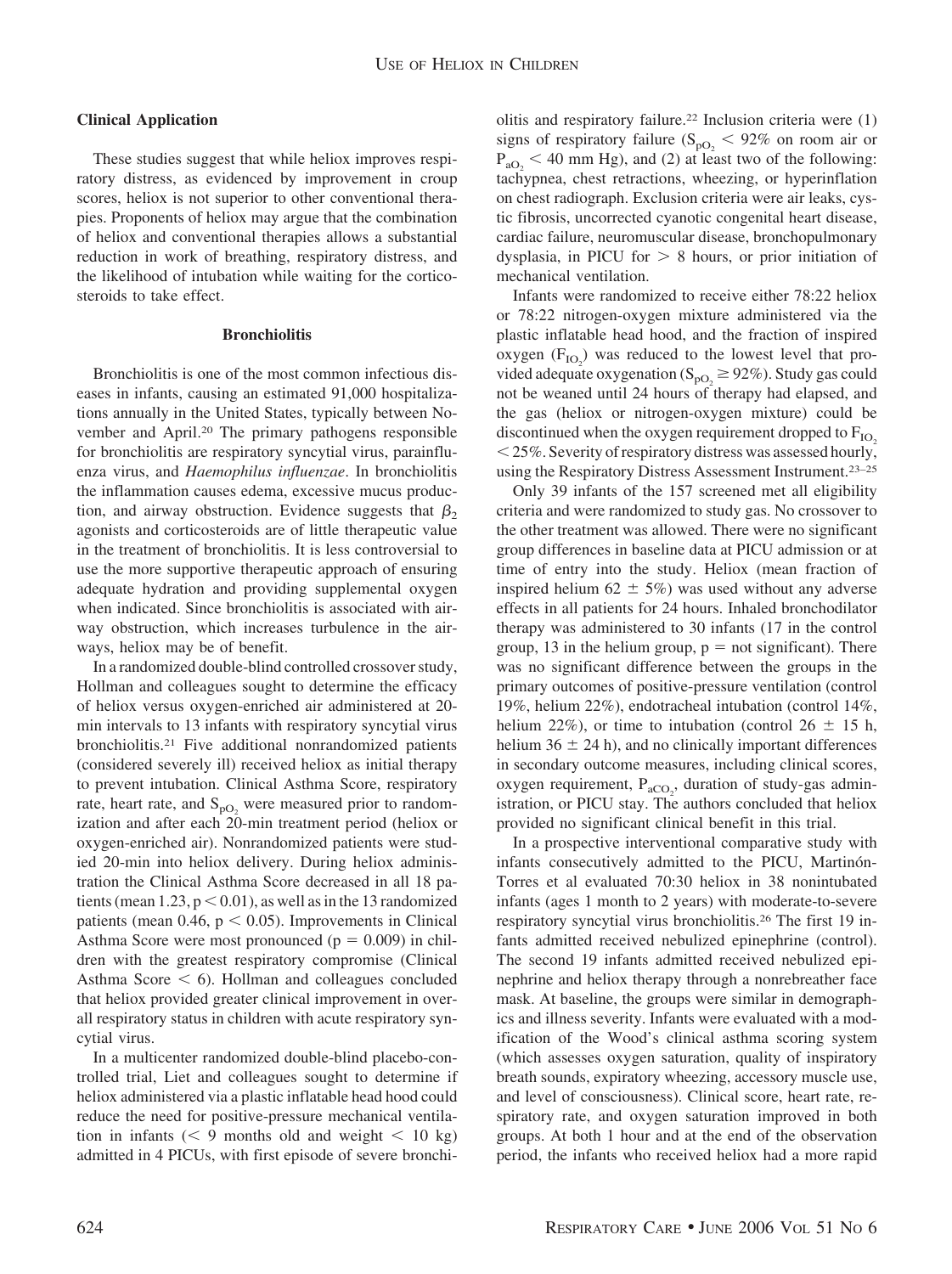improvement in clinical score and better clinical improvement, based on respiratory and heart rates. PICU stay was significantly shorter in the heliox group than in the control group. Martinón-Torres et al concluded that heliox enhanced clinical respiratory status in infants with moderateto-severe bronchiolitis.

In a nonrandomized unblinded repeated-measures case series involving 10 infants (ages 1–9 months) with bronchiolitis, Gross and colleagues<sup>27</sup> assessed the response of infants who were mechanically ventilated with synchronized intermittent mandatory ventilation and administered the following study gases in 15-min intervals: 50% nitrogen/50% oxygen, 50:50 heliox, 60:40 heliox, 70:30 heliox, and then returned to 50% nitrogen/50% oxygen. During study-gas administration, the protocol stipulated that no ventilator parameters could be adjusted during the 75 min of the study. The investigators obtained the following baseline variables at study onset and at 15-min intervals, or just before changing the gas mixture: temperature, heart rate, mean arterial blood pressure, measured oxygen saturation, arterial blood gases,  $P_{aO_2}/F_{IO_2}$ , and alveolar-arterial oxygen difference  $(P_{(A-a)O_2})$ .

Heliox was well tolerated by all the patients, and none of the patients had any adverse effects. Heliox did not improve gas exchange during mechanical ventilation for bronchiolitis at any of the concentrations evaluated. There were no significant differences in mean  $P_{aCO_2}$ ,  $P_{aO_2}/F_{IO_2}$ , or  $P_{(A-a)O}$ , with any of the 4 gas mixtures (p = 0.93, 0.98, 0.96, respectively). Gross and colleagues hypothesized that they failed to see a significant improvement in ventilation and oxygenation because of one or more of the following: small sample size  $(n = 10)$ , the patients having only mildto-moderate lung disease, the mode of ventilation (synchronized intermittent mandatory ventilation), and an ineffective concentration of helium. The authors concluded that the heliox mixtures they studied did not significantly decrease  $P_{aCO_2}$  or increase  $P_{aO_2}/F_{IO_2}$  or  $P_{(A-a)O_2}$ , compared to traditional oxygen-air mixtures. The authors noted in a second publication that higher helium concentrations (60:40 and 70:30) reduced the amount of intrapulmonary shunt, as measured by the  $P_{(A-a)O_2}$ .<sup>28</sup>

# **Clinical Application**

Though the evidence is somewhat scarce and controversial, heliox may decrease work of breathing and improve gas exchange in infants with bronchiolitis. The beneficial effect of heliox was largely witnessed in nonintubated infants who were assessed as having moderate-to-severe respiratory distress. Administration via hood did not appear to be effective. Although the effect has not been statistically significant in the few trials to date, heliox may reduce the need for intubation and mechanical ventilation for acute bronchiolitis, and shorten overall stay.

Table 2. Four Subgroups, Based on Airflow Obstruction Severity and Gas Inhaled

| Gas    | Severity of Obstruction      |                              |  |
|--------|------------------------------|------------------------------|--|
|        | Mild                         | Severe                       |  |
| Heliox | FEV <sub>1</sub> /FVC > 0.75 | $FEV_1/FVC_1 < 0.75$         |  |
|        | $FEF_{75}/FVC > 0.25$        | $FEF_{75}/FVC < 0.25$        |  |
| Oxygen | FEV <sub>1</sub> /FVC > 0.75 | FEV <sub>1</sub> /FVC < 0.75 |  |
|        | $FEF_{75}/FVC > 0.25$        | $FEF_{75}/FVC < 0.25$        |  |

 $Heliox = helium-oxygen mixture$ 

 $FEV<sub>1</sub>/FVC$  = ratio of forced expiratory volume in the first second to forced vital capacity  $FEF_{75}/FVC$  = ratio of forced expiratory flow at 75% of the FVC to the total FVC

# **Aerosol Delivery With Heliox**

Inhaled medications (eg,  $\alpha$  and  $\beta_2$  agonists, corticosteroids) are a vital component of treatment regimens for patients suffering from airflow obstruction. Effective aerosol therapy requires deposition of the medication to or beyond the site of the obstruction. Heliox has been advocated for delivery of aerosol through obstructed airways. Most of the research and investigation of heliox's ability to improve aerosol delivery in obstructed airways has been conducted in research laboratories or clinically with adult asthmatics. Under the best of conditions, aerosol delivery from a continuous-flow nebulizer powered by a compressed gas source (ie, air or oxygen) deposits  $\leq 10\%$  of the medication in the target lung region; the other 90% is wasted to the atmosphere, deposited in the oropharynx, or left as residue in the nebulizer cup.29,30 The deposition efficiency is even lower in infants and small children.

Heliox improves particle deposition and retention in adult asthmatics,31 but, to date, only one study of heliox aerosol deposition in children has been reported.32 Piva and colleagues compared the distribution and deposition of a nebulized, radiolabeled aerosol inhaled with oxygen or heliox. This randomized double-blind controlled study included 20 children, ages 5–15 years, who had chronic lowerairway obstruction and continuous respiratory symptoms, despite daily administration of bronchodilators and/or other respiratory drugs.32

Four subgroups were identified according to airflow obstruction (mild or severe) and study gas (heliox or oxygen) (Table 2). Before starting the study, the same technician instructed each child regarding optimal drug-delivery breathing pattern (deep and slow breathing) and the importance of a snug and tightly fitted mask (to avoid roomair contamination or waste of study gas). The technician allowed 5 min for the patient to acclimate to the equipment and practice the provided instructions. Participants were then randomized to receive either 80:20 heliox or oxygen to nebulize the radiolabeled aerosol (diethylenetriamine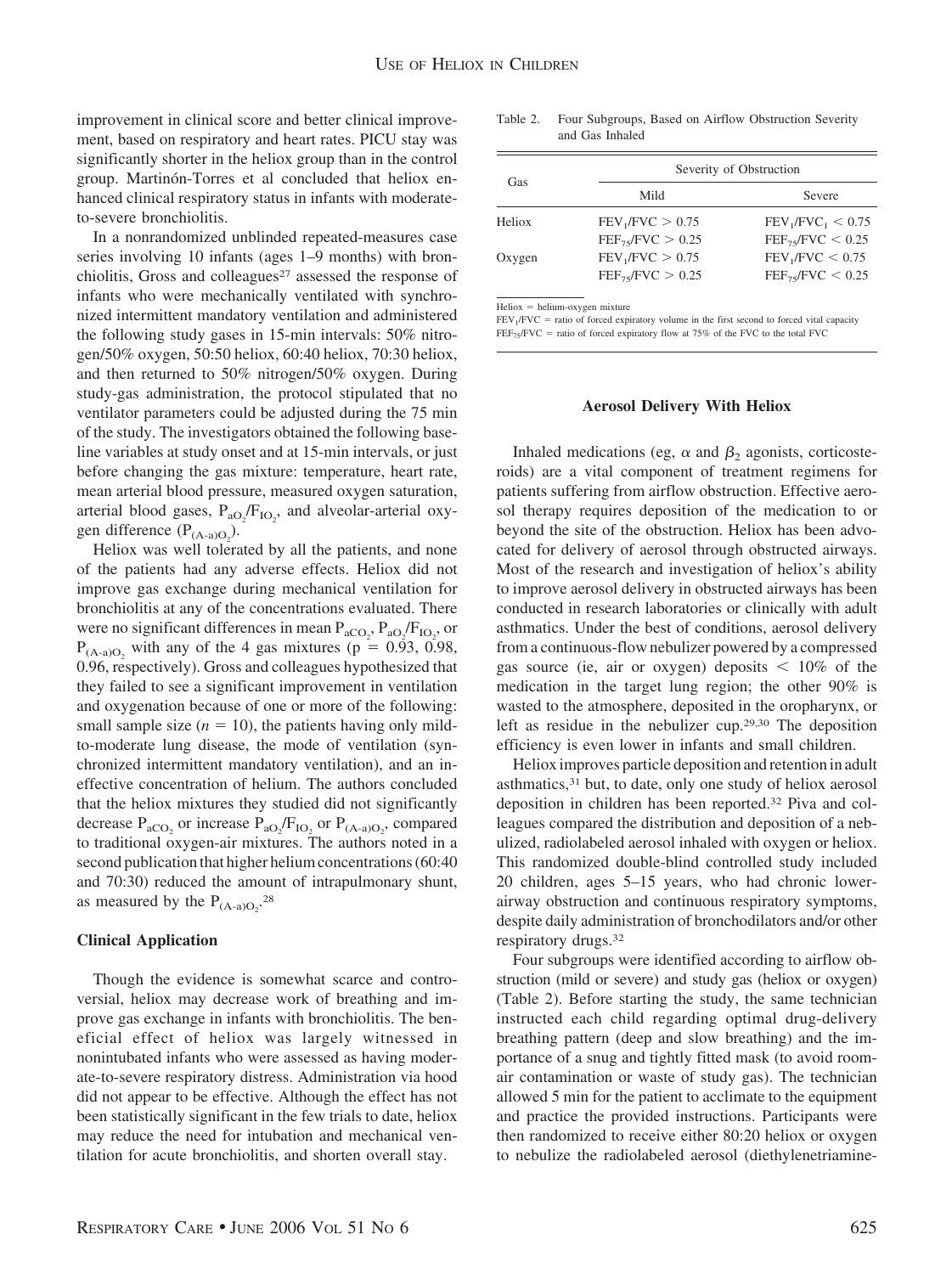pentaacetate labeled with technetium-99m) for 15 min during the scintigraphy study.

When comparing children with mild and severe peripheral airway obstruction in each group, there was a significant difference in the ratio of  $FEV<sub>1</sub>$  to FVC and the ratio of FEF<sub>75</sub> to FVC (heliox  $p = 0.007$  and 0.002, respectively, and oxygen  $p = 0.008$  and 0.003, respectively). Scintigraphy scans from children with severe peripheral airway obstruction in the heliox group showed significantly higher cumulative lung irradiation ( $p = 0.045$ ) and significantly higher slope of the curve ( $p = 0.017$ ) than did the other 3 subgroups. The mean diameter of the particles produced by heliox (2.13  $\pm$  0.62  $\mu$ m) when used as the nebulizer driving gas was significantly larger ( $p < 0.004$ ) than the mean diameter of the particles produced by oxygen (0.88  $\pm$  0.99  $\mu$ m). The authors concluded that heliox improved deposition of the radiolabeled particles in children with severe lower-airway obstruction, but not in children with less severe obstruction.

Several groups have identified the effect of heliox on particles and output rate from jet nebulizers, alone and during mechanical ventilation.<sup>32-35</sup> In general, jet nebulizers driven by heliox at the same suggested flow as with oxygen produce significant smaller aerosol particles and have lower output rate and lower inhaled mass.<sup>33</sup> When heliox flow is increased by 50–100% greater than the flow used with oxygen, particle size and output increase to the range of the jet nebulizer operated with air.<sup>33,35</sup>

In models that simulated mechanical ventilation, heliox increased aerosol delivery by as much as 50% in both infant<sup>34</sup> and adult<sup>35</sup> conditions. Habib and colleagues<sup>34</sup> compared albuterol delivered to a model of pediatric mechanical ventilation with 70:30 heliox and 70% oxygen. A simulated pediatric patient was mechanically ventilated with a volume-cycled infant/pediatric ventilator and a minimal-dead-space nonhumidified pediatric circuit through a 4.0-mm inner diameter, 19-cm long endotracheal tube (ETT) and a lung simulator. The metered-dose-inhaler (MDI) canister and Aerochamber spacer was inserted between the circuit and an elbow adapter connected to the ETT, which was positioned at 90 degrees on a template to simulate in vivo placement. The distal end of the ETT was connected to an airway resistor to simulate pulmonary resistance (50 cm  $H_2O/L/s$ ) of lower-airway obstruction in children.

A hydrophobic filter was placed between the resistor and lung simulator to collect the albuterol delivered. This filter's membrane prevents passage of liquid and airborne particles ( $> 99.99\%$  efficiency with particles  $> 0.3 \mu m$ ) while maintaining a relatively low-resistance flow. The lung simulator was ventilated with settings for a 15-kg child with obstructive airway disease, with a constant flow of 70% oxygen at 25 L/min. For the test with 70:30 heliox, the settings were identical except that the flow was density-adjusted to 16 L/min, because the ventilator's flow meter is not calibrated for heliox. The 70:30 heliox and regulator was connected to the oxygen port on the ventilator. During administration of heliox, the blender on the ventilator was set for  $F_{IO_2}$  of 1.0. Lung-simulator compliance was set at 10 mL/cm  $H_2O$ .

Four pressure-volume/flow-volume loops were recorded so that dynamic compliance could be calculated using a standard formula for both heliox and oxygen. Data for static compliance and expiratory resistance were compiled from 8 sequential measurements with an automated occlusion technique. After baseline measurements, the pneumotachograph was removed from the circuit and albuterol was administered. To ensure consistency during albuterol administration, tidal volume was measured. An approximate albuterol dose of  $2,000 \mu$ g was administered (20 puffs  $\times$  100  $\mu$ g/puff) without interrupting mechanical ventilation. Two ventilator breaths were delivered prior to each MDI activation. The spacer, filter, and ETT were replaced after each test. Albuterol delivery was measured by rinsing the circuit filter twice with 25 mL of highperformance-liquid-chromatography-grade water, and was verified in triplicate. The percentage delivery was calculated by dividing the amount of albuterol by  $2,000 \mu$ g administered and multiplying by 100. Differences in albuterol delivery and pulmonary mechanics and volumes were compared. The mean amount and percentage of albuterol delivered were significantly ( $p < 0.05$ ) greater with 70% heliox (395  $\pm$  29  $\mu$ g and 20  $\pm$  3.2%, respectively) than with oxygen (241  $\pm$  29  $\mu$ g and 12  $\pm$  1.7%, respectively) during this ventilator simulation. Habib and colleagues concluded that albuterol delivery via pressurized MDI in a model of pediatric mechanical ventilation can be improved by heliox; however, further in vitro and clinical studies are necessary to determine the role of heliox in inhaled-drug administration.

Goode et al<sup>35</sup> sought to determine the effect of various heliox mixtures on albuterol delivery from MDIs and jet nebulizers in an in vitro model of mechanical ventilation. Three different experiments were conducted: (1) influence of gas density on aerosol delivery with an MDI, (2) influence of heliox on nebulizer efficiency, and (3) optimizing aerosol delivery with a nebulizer during mechanical ventilation.

Experiment 1 indicated that albuterol delivery from an MDI with spacer was greater with higher concentrations of heliox (80:20 heliox 46.7  $\pm$  3.3%, 70:30 heliox 43.9  $\pm$ 1.0%, 60:40 heliox 39.0  $\pm$  0.9%, and 50:50 heliox 39.9  $\pm$ 1.3%,  $p \le 0.04$ ). Albuterol delivery with each heliox mixture was significantly greater than with air  $(30.2 \pm 1.3\%)$ greater,  $p \le 0.001$ ) or oxygen (29.1  $\pm$  1.3% greater,  $p \le$ 0.001). Albuterol delivery was inversely related to gas density in the ventilator circuit ( $r = -0.98$ ,  $p \le 0.005$ ). Active humidification of the ventilator circuit decreased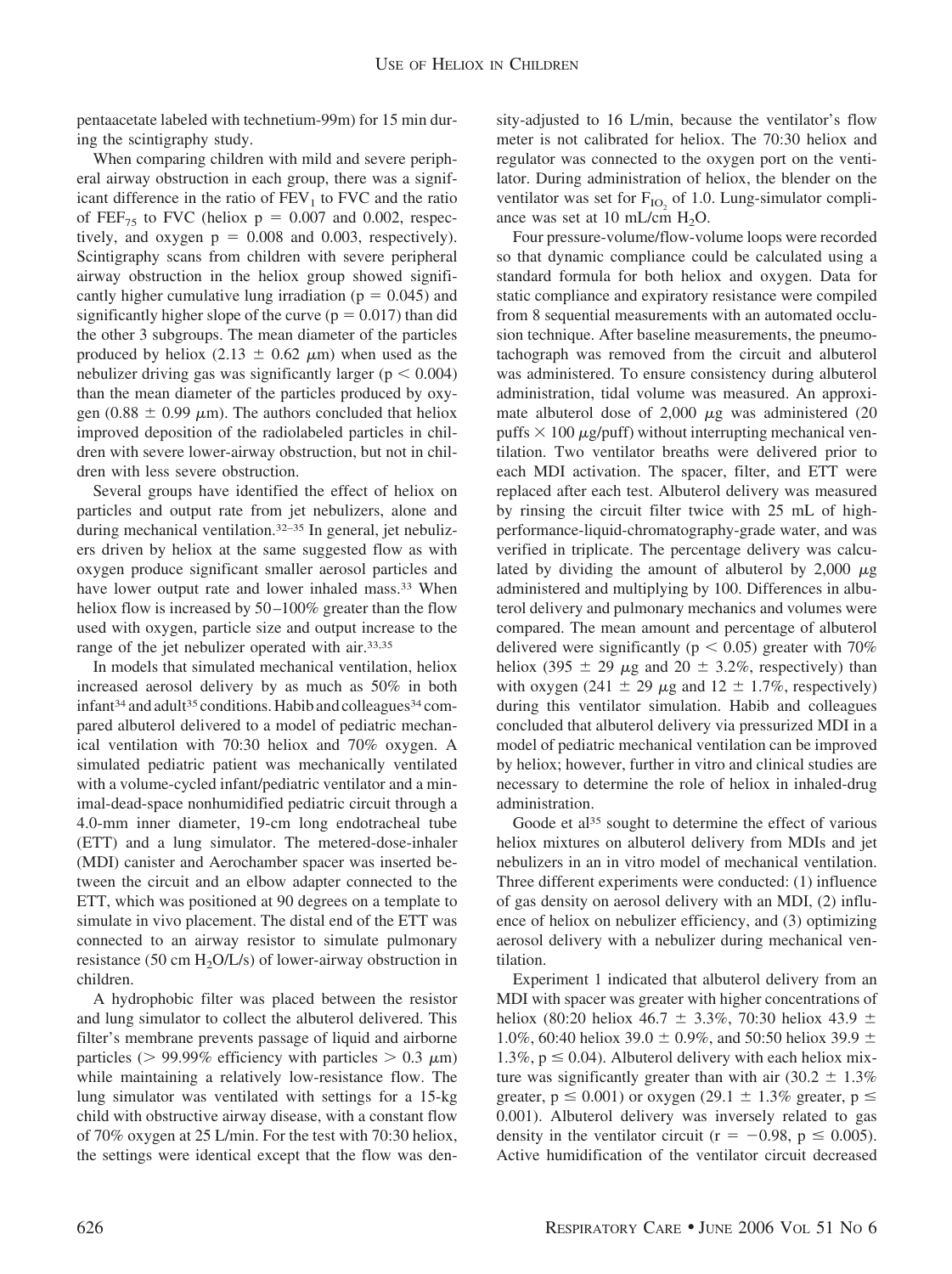aerosol deposition under all conditions, but the delivery of albuterol in a humidified ventilator circuit was significantly greater with 80:20 heliox than with air ( $p \le 0.02$ ).

In experiment 2, albuterol delivery from jet nebulizers operated with the same flow rate (6 L/min) was related to gas density ( $r = 0.944$ ,  $p \le 0.001$ ). Oxygen provided the highest drug delivery. As heliox flow was increased (10 L/min vs 5 L/min,  $p \le 0.001$ ), albuterol delivery was greater than that with oxygen at the same flow rates ( $p \leq$ 0.01). Increasing the nebulizer flow from 10 L/min to 15 L/min significantly increased nebulizer efficiency with 70:30 heliox ( $p \le 0.01$ ). Albuterol delivery distal to the nebulizer T-piece was significantly greater when the nebulizer was operated with 15 L/min of 70:30 heliox than with oxygen at 10 L/min ( $p \le 0.001$ ).

In the third set of experiments, albuterol delivery to the tracheobronchial model was highest when the jet nebulizer was operated with oxygen and the ventilator circuit contained 70:30 heliox. Goode and colleagues concluded that aerosol delivery from both MDIs and nebulizers was enhanced with helium in the ventilator circuit. Aerosol delivery was incrementally increased with higher concentrations of helium in the ventilator circuit. In contrast, nebulizer efficiency was markedly reduced when operated with helium, unless the flow was increased (eg, 80:20 heliox needed a flow 2.5 times higher). Maximum efficiency was achieved with an oxygen-driven nebulizer that emitted aerosol into a ventilator circuit containing heliox.

# **Clinical Application**

In conclusion, heliox appears to enhance delivery of inhaled bronchodilators to the lower airways in patients with (and in models of) severe airway obstruction. To provide similar particle size and output, pneumatic nebulizers require higher flow when operated with heliox. Delivering the aerosol with heliox appears to increase aerosol deposition in obstructed airways. The efficiency of aerosol delivery with heliox relates to heliox's lower density

# **Heliox Delivery Systems**

Other than the specialty-mix gas cylinders of heliox, the implementation and initiation of heliox therapy do not require any additional equipment beyond the standard equipment in most respiratory care departments. Commercial-grade heliox is available in H-size cylinders, which contain approximately 1,200 L of gas, at approximately 2,200 psi. If the patient requires supplemental oxygen, this limits the helium concentration that can be administered. Standard heliox cylinders contain 80:20 heliox, though heliox also is also available in 70:30 and 60:40 mixtures. Though the evidence is somewhat anecdotal, a patient with an  $F_{IO}$ , requirement above 0.40 is less likely to benefit

Table 3. Heliox Correction Factors for Oxygen Flow Meters

| Helium-Oxygen Ratio              | Correction Factor        |
|----------------------------------|--------------------------|
| 80:20                            | 1.8 times the liter flow |
| 70:30                            | 1.6 times the liter flow |
| 60:40                            | 1.4 times the liter flow |
| $heliox = helium-oxygen mixture$ |                          |

from the limited amount of helium in a 60:40 heliox, because the lower the helium concentration, the higher the gas density and the more turbulent the flow through the airways.36

One of the biggest issues with heliox is that clinicians have had to "jury-rig" heliox setups to treat various patient populations, by assembling and/or modifying various respiratory equipment components designed for the general function of gas-delivery but not designed for gases of much less density than air or oxygen. The lower density of heliox causes inaccurately high readings from flow meters calibrated for air and/or oxygen. When "off-the-shelf" oxygen flow meters are used to deliver heliox, the liter-flow correction factor is based on the density of the heliox being administered (Table 3). In vitro evaluation in our laboratory suggests that flow meters that have not been density-corrected have a unique set of correction factors that may not be consistent among various flow meters.<sup>37</sup>

The ability to deliver heliox both to spontaneously breathing and to mechanically ventilated pediatric patients can be problematic. Heliox administration via noninvasive ventilation has been investigated in the adult literature,  $38-40$ but its role in the pediatric population remains unclear, since the evidence is largely anecdotal, from single-patient case studies, or was conducted with potentially inferior systems. The delivery of heliox during mechanical ventilation has its challenges.41–44 The specifics of the delivery and administration of heliox, through both noninvasive and invasive ventilation, is discussed further in other papers from this symposium.45–46

For spontaneously breathing patients, heliox is most efficacious and best delivered with a closed system, meaning a system that is not susceptible to problematic leaks or air-entrainment. Administration through a snuggly fitting, nonrebreathing face mask reduces the chance that the heliox will be diluted with room air. A typical clinical setup for heliox administration to a spontaneously breathing patient consists of a face mask and reservoir bag or a nonrebreather system. A Y-piece attachment can be placed between the mask and the reservoir bag to add a nebulizer for concurrent  $\beta$ -agonist administration. This type of delivery system needs to be continuously supplied with a flow of 12–15 L/min to maintain reservoir-bag inflation, and will require 2–5 H-size cylinders per day. Other tra-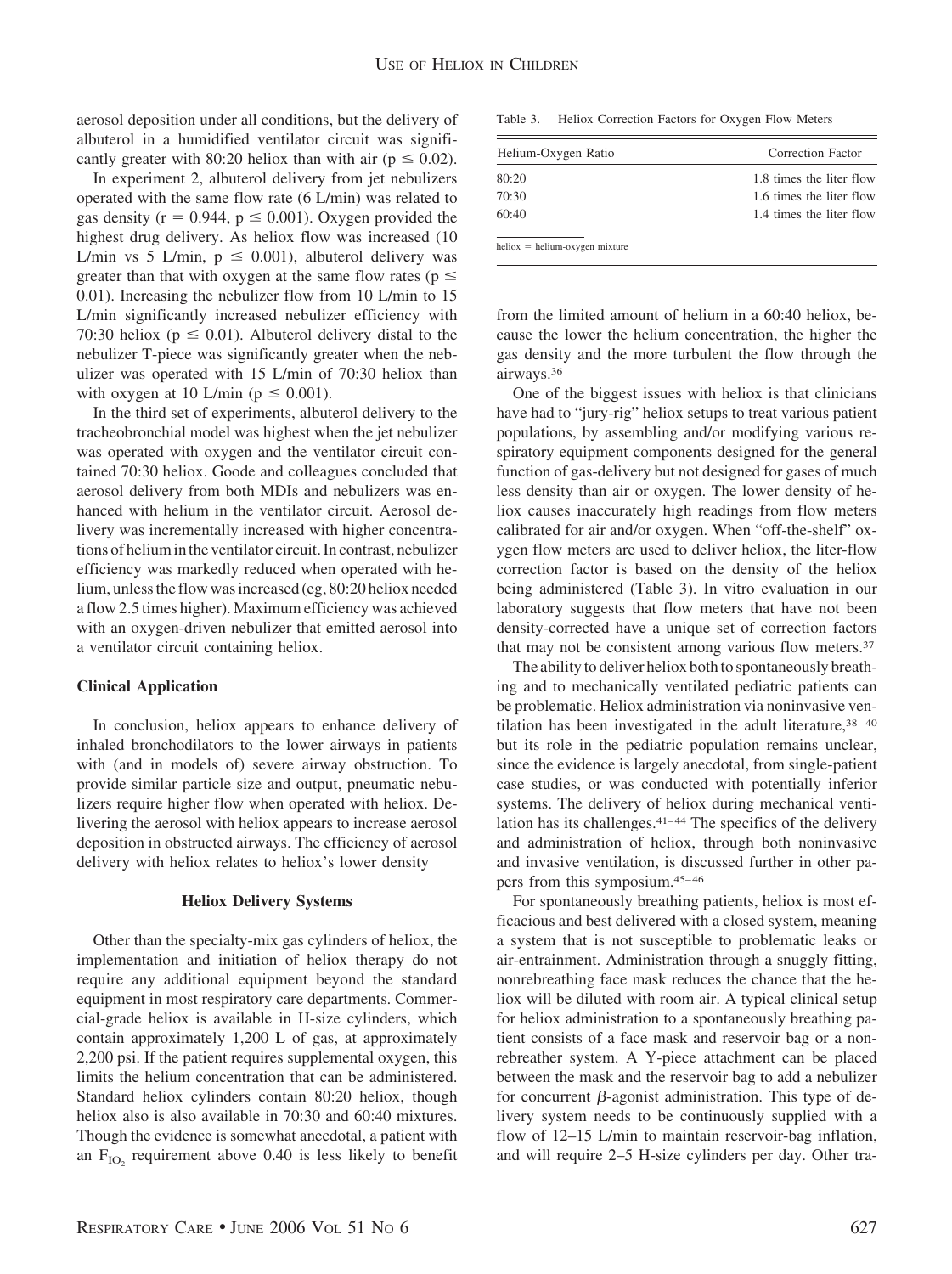

Fig. 1. By sampling the gas at various levels in the hood, Stillwell et al discovered that helium-oxygen mixture separates in the hood and the helium concentrates in the top. (Adapted from Reference 47.) Fig. 2. Williams et al blended an 80% helium/20% oxygen mixture

ditional methods of oxygen delivery to pediatric patients, such as nasal cannulas, oxygen hood, oxygen tents, and simple or Venturi-type masks, are not routinely recommended for heliox delivery because of their propensity to entrain unknown quantities of room air.

Stillwell and colleagues investigated the effectiveness of various traditional oxygen-delivery systems for administering heliox.<sup>47</sup> The study measured the density dependence at 50% vital capacity in 5 adult volunteers spontaneously breathing heliox through 3 different oxygendelivery systems: a nonrebreather mask, a simple mask, and a nasal cannula. Statistically better ( $p < 0.05$ ) heliox delivery was achieved with the nonrebreathing mask and the simple mask than with the nasal cannula. Specifically, the density dependence at 50% vital capacity was 1.32  $\pm$ 0.89 with the nonrebreathing mask,  $1.21 \pm 0.87$  with the simple mask, and  $1.00 \pm 0.13$  with the nasal cannula.

In a later study with asthmatics who presented in acute distress to the emergency department, Kress et al<sup>48</sup> modified a heliox delivery system to prevent room-air entrainment. The investigators nebulized albuterol with 80:20 heliox to 45 adults who met American Thoracic Society criteria for asthma and had severe persistent symptoms (baseline  $FEV_1 < 50\%$  of predicted). They concluded that, compared with using oxygen as the nebulizer driving gas, using 80:20 heliox to nebulize the albuterol significantly improved spirometry values.

This set of studies shows that limiting room-air contamination of the heliox enhances the chance of obtaining a clinical effect.

In a laboratory bench test, Stillwell and colleagues examined heliox delivery via oxygen hood.47 They found that the helium concentrates in the top of the hood well above the patient's mouth and nares (Fig. 1). They concluded that the nonrebreather and simple masks were potentially satisfactory heliox delivery systems, that heliox delivery via oxygen hood may be suboptimal, and that



with 100% oxygen from a wall source and delivered the gas via nasal cannula. (Adapted from Reference 49.)

nasal cannula is the least effective of the traditional gasdelivery systems.

A recent case series reported by Williams et al provided a conflicting opinion on the efficacy of the nasal cannula.49 They sought to determine the benefits of heliox via nasal cannula for pediatric upper and lower respiratory disorders in the emergency department. Five spontaneously breathing infants received a mixture of 80:20 heliox blended with 100% oxygen from a wall source, delivered via nasal cannula to infants with respiratory distress at flows of 2–3 L/min (Fig. 2). For infants who required supplemental oxygen,  $F_{IO}$  could be increased by adjusting the blender dial. To decrease helium consumption caused by the inherent leak of the blender, the investigators sealed the bleed-off valve on the blender. Treatment efficacy was retrospectively extracted from nursing, respiratory therapist, and physician entries in the medical record, specifically focusing on changes in respiratory rate, work of breathing, and oxygenation and/or ventilation variables. In this retrospective review, the authors noted that all 5 infants tolerated the nasal cannula well, and in 2 infants the nasal cannula was used after attempts to use a face-mask system were not tolerated. The patients had rapid improvement in respiratory variables that were documented in the charts. All 5 infants had an overall decrease in work of breathing, four had decrease in respiratory rate, two had decrease in transcutaneously measured carbon dioxide levels and decreased stridor, and one had improved oxygenation after heliox administration. One patient had recurrence of respiratory distress shortly after discontinuation of heliox, but the distress was rapidly reversed with the reinstitution of heliox. Williams and colleagues concluded that, in infants with respiratory distress who do not tolerate a face mask, nasal cannula is a viable and efficacious alternative for heliox delivery. However, the study's small sample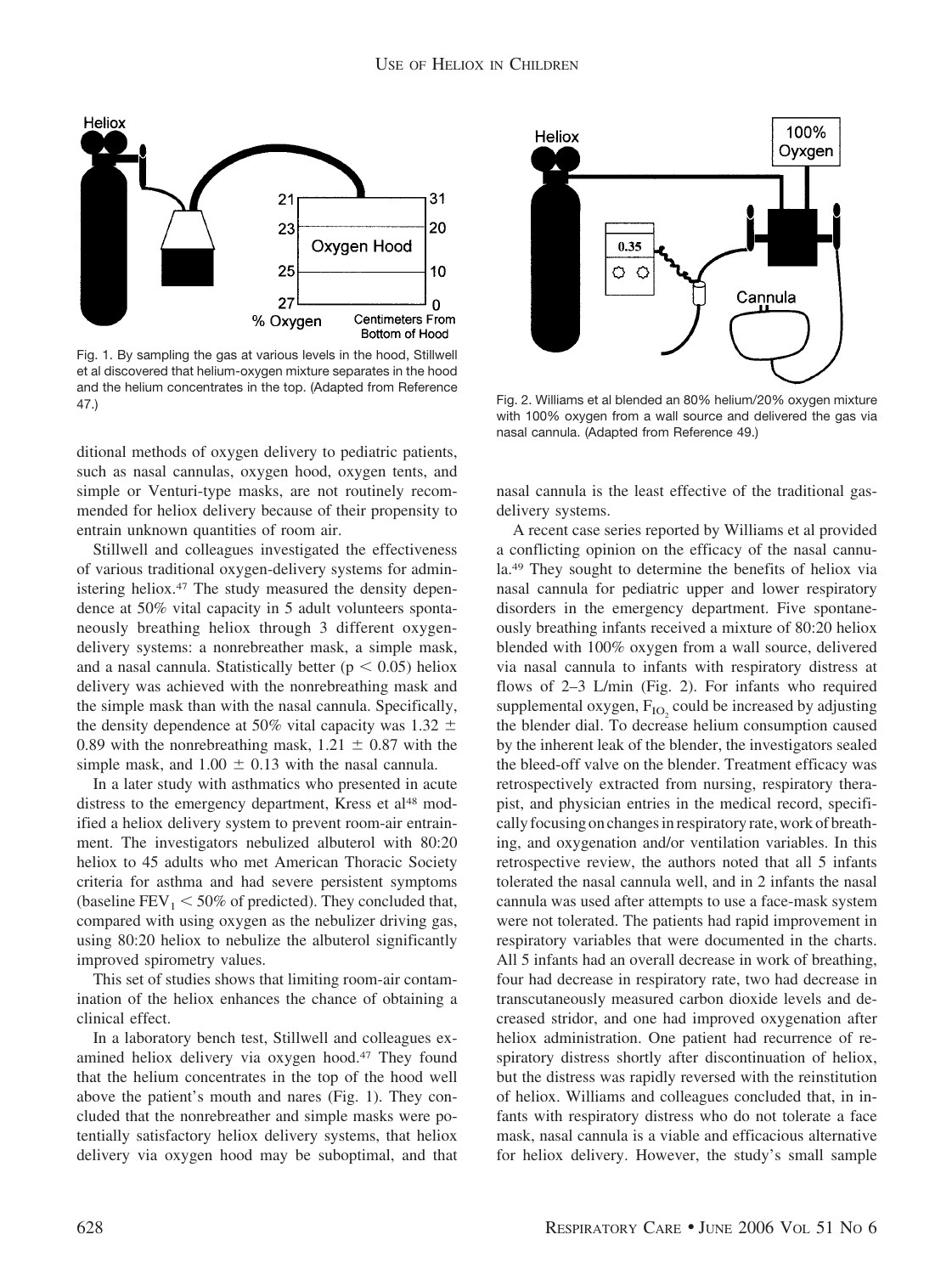size, anecdotal assessment measures, and concurrent therapies make this conclusion difficult to generalize.

# **Clinical Application**

Heliox should be delivered with a closed system that prevents or at least minimizes the entrainment of room air, assuring that the fraction of inhaled helium is  $> 50\%$ . Standardization of heliox equipment or equipment that is "density-corrected" is often difficult to accomplish.

## **Summary**

While the implementation and initiation of heliox therapy can be accomplished using devices typically available in most respiratory care departments, it is obvious from the studies reviewed above that the efficient and effective delivery of heliox therapy is perhaps as much an art as a science. Despite its medical use for over 70 years, the equipment available, heliox monitoring capabilities, and standardization of the equipment differs not only from institution to institution, but often within an institution. This complicates clinical care and makes it difficult to analyze the data and outcomes in the literature. As an example, when in 2003 Rodrigo et al performed a metaanalysis for a Cochrane review on the use of heliox in asthmatics, they were able to use only 6 trials (5 adult, 1 pediatric, 2 added since the previous review in 2002) for the evidence-based review, which included 369 patients.<sup>50</sup> But problems with heliox-delivery technology may soon be mitigated. In 2005, GE Healthcare (Madison, Wisconsin) received Food and Drug Administration approval to manufacture and market the Aptaér as a stand-alone heliox delivery system to administer heliox to a broad range of patients, from pediatric to adult (Fig. 3). This system delivers heliox while providing spontaneous noninvasive pressure support with an electronic demand valve and an active exhalation valve via a face mask. The system's coaxial breathing circuit includes a vibrating-mesh nebulizer (Aeroneb Pro, Nektar Therapeutics, Mountain View, California) positioned at the outlet of the delivery device to provide in-line aerosol delivery. The Aptaér system delivers gas only during the inspiratory phase, which should decrease heliox consumption and thereby decrease clinician time spent changing heliox cylinders and assembling equipment. The Aptaér and future devices like it may lead to more standardization of heliox delivery and promote more clinical trials

In summary, it seems reasonable for the clinician to consider heliox a relatively safe "therapeutic bridge" for diseases that cause airflow obstruction and increase airway turbulence, which may allow more time for better planning of definitive respiratory support, the onset of action of medications, or the natural resolution of a disease process.



Fig. 2. The Aptaér heliox system delivers heliox from an H-size cylinder, and provides spontaneous, monitored, noninvasive pressure support, with alarm settings, via face mask.

The benefits of heliox are rapid after initiation and quickly disappear after discontinuation, so the clinician will quickly know if heliox is beneficial for an individual patient or if it should be abandoned for other therapies.

The evidence appears neither to strongly support nor to definitively refute the use of heliox in children with obstructed airflow. Patients with the most severe obstruction or the smallest anatomical airways may stand to benefit the most from heliox. A variety of evidence across many of the diseases addressed in this review indicate that heliox can decrease work of breathing, respiratory distress, dyspnea score, and obstruction score, while potentially improving gas exchange and aerosol deposition. Further randomized clinical trials are needed with pediatric patients to determine the utility and benefits of heliox therapy.

# **REFERENCES**

- 1. Barach A. The use of helium in the treatment of asthma and obstructive lesions in the larynx and trachea. Ann Intern Med 1935;9: 739–765.
- 2. Expert Panel Report 2: Guidelines for the Diagnosis and Management of Asthma. National Asthma Education Program, National Heart,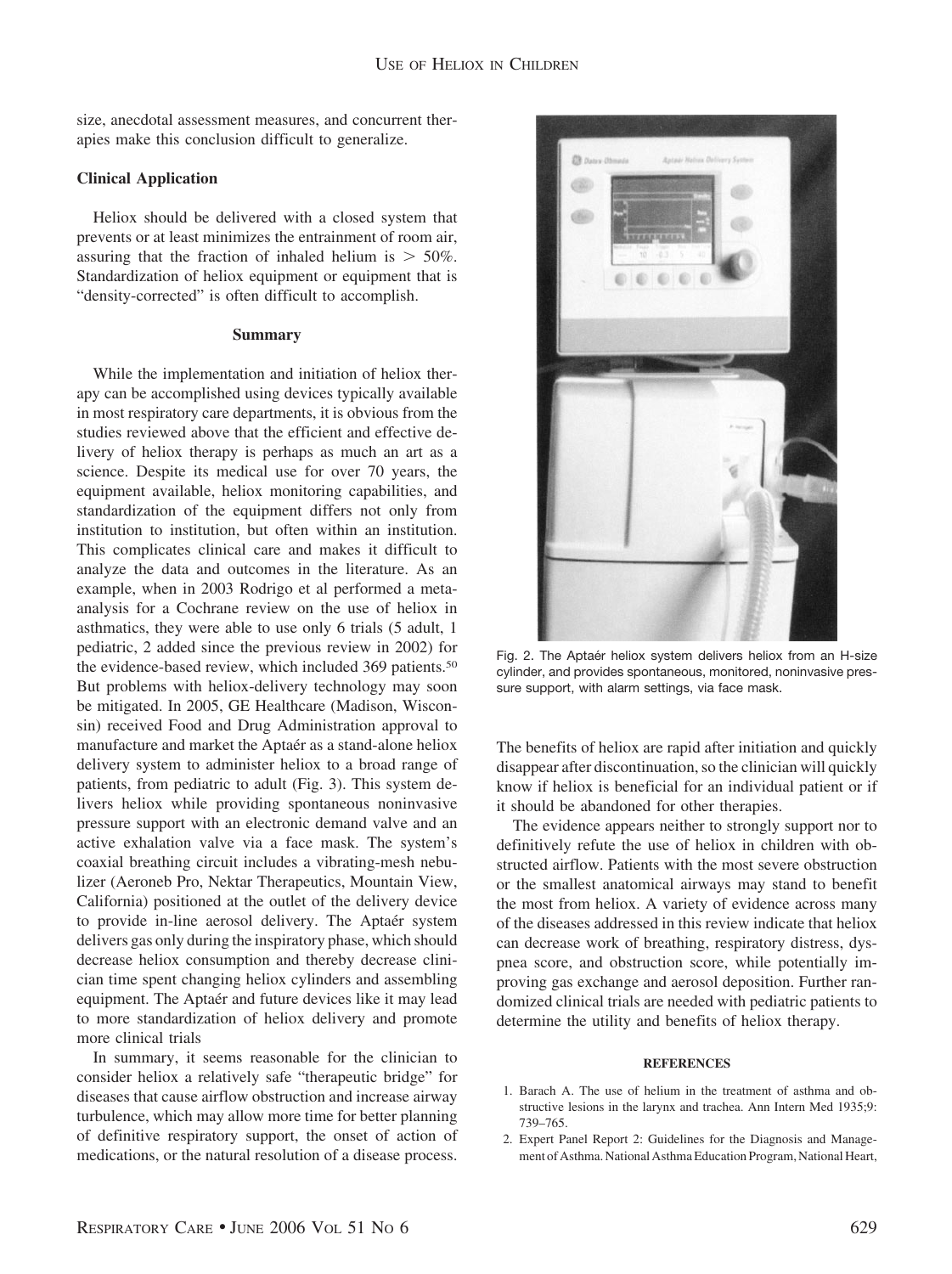Lung, and Blood Institute, National Institutes of Health. Bethesda, Maryland: Publication No. 97–4051. April 1997.

- 3. National Asthma Education and Prevention Program. Expert Panel Report: Guidelines for the diagnosis and management of asthma update on selected topics—2002. J Allergy Clin Immunol 2002; 110(5 Suppl):S141–S219. *Erratum in: J Allergy Clin Immunol 2003; 111(3):466.*
- 4. Kudukis TM, Manthous CA, Schmidt GA, Hall JB, Wylams ME. Inhaled helium–oxygen revisited: effect of inhaled helium–oxygen during the treatment of status asthmaticus in children. J Pediatr 1997; 130(2):217–224.
- 5. Carter ER, Webb CR, Moffitt DR. Evaluation of heliox in children hospitalized with acute severe asthma: a randomized crossover trial. Chest 1996;109(5):1256–1261.
- 6. Kim IK, Phrampus E, Venkataraman S, Pitetti R, Saville A, Corcoran T, et al. Helium/oxygen-driven albuterol nebulization in the treatment of children with moderate to severe asthma exacerbations: a randomized, controlled trial. Pediatrics 2005;116(5):1127–1133.
- 7. Rivera ML, Kim TY, Stewart GM, Minasyan L, Brown L. Albuterol nebulized in heliox in the initial ED treatment of pediatric asthma: a blinded, randomized controlled trial. Am J Emerg Med 2006;24(1): 38–42.
- 8. Abd-Allah SA, Rogers MS, Terry M, Gross M, Perkin RM. Helium– oxygen therapy for pediatric acute severe asthma requiring mechanical ventilation. Pediatr Crit Care Med 2003;4(3):353–357.
- 9. Grosz AH, Jacobs IN, Cho C, Schears GJ. Use of helium–oxygen mixtures to relieve upper airway obstruction in a pediatric population. Laryngoscope 2001;111(9):1512–1514.
- 10. Connolly KM, McGuirt WF Jr. Avoiding intubation in the injured subglottis: the role of heliox therapy. Ann Otol Rhinol Laryngol 2001;110(8):713–717.
- 11. Kemper KJ, Ritz RH, Benson MS, Bishop MS. Helium–oxygen mixture in the treatment of postextubation stridor in pediatric trauma patients. Crit Care Med 1991;19(3):356–359.
- 12. Rodeberg DA, Easter AJ, Washam MA, Housinger TA, Greenhalgh DG, Warden GD. Use of a helium–oxygen mixture in the treatment of postextubation stridor in pediatric patients with burns. J Burn Care Rehabil 1995;16(5):476–480.
- 13. Tunnessen WW Jr, Feinstein AR. The steroid-croup controversy: an analytic review of methodologic problems. J Pediatr 1980;96(4): 751–756.
- 14. Milner AD. The role of corticosteroids in bronchiolitis and croup (editorial). Thorax 1997;52(7):595–597.
- 15. Powell CV, Stokell RA. Changing hospital management of croup. What does this mean for general practice? Aust Fam Physician 2000; 29(10):915–919.
- 16. Duncan PG. Efficacy of helium–oxygen mixtures in the management of severe viral and post-intubation croup. Can Anaesth Soc J 1979; 26(3):206–212.
- 17. Nelson DS, McClellan L. Helium-oxygen mixtures as adjunctive support for refractory viral croup. Ohio State Med J 1982;78(10): 729–730.
- 18. Terregino CA, Nairn SJ, Chansky ME, Kass JE. The effect of heliox on croup: a pilot study. Acad Emerg Med 1998;5(11):1130–1133.
- 19. Weber JE, Chudnofsky CR, Younger JG, Larkin GL, Boczar M, Wilkerson MD, et al. A randomized comparison of helium–oxygen mixture (heliox) and racemic epinephrine for the treatment of moderate to severe croup. Pediatrics 2001;107(6):E96.
- 20. Hall CB. Respiratory syncytial virus: a continuing culprit and conundrum. J Pediatr 1999;135(2 Pt 2):2–7.
- 21. Hollman G, Shen G, Zeng L, Yngsdal-Krenz R, Perloff W, Zimmerman J, Strauss R. Helium–oxygen improves Clinical Asthma Scores in children with acute bronchiolitis. Crit Care Med 1998;26(10): 1731–1736.
- 22. Liet JM, Millotte B, Tucci M, Laflamme S, Hutchison J, Creery D, et al; Canadian Critical Care Trials Group. Noninvasive therapy with helium–oxygen for severe bronchiolitis. J Pediatr 2005;147(6):812– 817.
- 23. Kellner JD, Ohlsson A, Gadomski AM, Wang EE. Efficacy of bronchodilator therapy in bronchiolitis: a meta-analysis. Arch Pediatr Adolesc Med 1996;150(11):1166–1172.
- 24. Klassen TP, Sutcliffe T, Watters LK, Wells GA, Allen UD, Li MM. Dexamethasone in salbutamol-treated inpatients with acute bronchiolitis: a randomized, controlled trial. J Pediatr 1997;130(2):191–196.
- 25. Reijonen T, Korppi M, Pitkakangas S Tenhola S, Remes K. The clinical efficacy of nebulized racemic epinephrine and albuterol in acute bronchiolitis. Arch Pediatr Adolesc Med 1995;149(6):686– 692.
- 26. Martinón-Torres F, Rodríguez-Núñez A, Martinón- Sánchez JM. Heliox therapy in infants with acute bronchiolitis. Pediatrics 2002; 109(1):68–73.
- 27. Gross MF, Spear RM, Peterson BM. Helium–oxygen mixture does not improve gas exchange in mechanically ventilated children with bronchiolitis. Crit Care 2000;4(3):188–192.
- 28. Gross MF, Spear RM, Peterson BM. Helium–oxygen mixture decreases intrapulmonary shunting in mechanically ventilated children with bronchiolitis (abstract). Crit Care Med 1999;27(12 Suppl):A163.
- 29. Emerman CL, Cydulka RK, McFadden ER. Comparison of 2.5 vs 7.5 mg of inhaled albuterol in the treatment of acute asthma. Chest 1999;115(1):92–96.
- 30. Werner HA. Status asthmaticus in children: a review. Chest 2001; 119(6):1913–1929.
- 31. Anderson M, Svartengren M, Bylin G, Philipson K, Canmer P. Deposition in asthmatics of particles inhaled in air or in helium–oxygen. Am Rev Respir Dis 1993;147(3):524–528.
- 32. Piva JP, Menna Barreto SS, Zelmanovitz F, Amantea S, Cox P. Heliox versus oxygen for nebulized aerosol therapy in children with lower airway obstruction. Pediatr Crit Care 2002;3(1):6–10.
- 33. Hess DR, Acosta FL, Ritz RH, Kacmarek RM, Camargo CA Jr. The effect of heliox on nebulizer function using a ß-agonist bronchodilator. Chest 1999;1151:184–189.
- 34. Habib DM, Garner SS, Brandeberg S. Effect of helium-oxygen on delivery of albuterol in a pediatric, volume-cycled, ventilated lung model. Pharmacotherapy 1999;19(2):143–149.
- 35. Goode ML, Fink JB, Dhand R, Tobin MJ. Improvement in aerosol delivery with helium–oxygen mixtures during mechanical ventilation. Am J Respir Crit Care Med 2001;163(1):109–114.
- 36. McGee DL, Wald DA, Hinchcliffe S. Helium-oxygen therapy in the emergency department. J Emerg Med 1997;15(3):291–296.
- 37. Tracy MM, Myers TR. Bench test evaluation of a gas conservation device versus standard free flow delivery of heliox (abstract). Respir Care 2005;50(11):1510.
- 38. Jaber S, Fodil R, Carlucci A, Boussarsar M, Pigeot J, Lemaire F, et al. Noninvasive ventilation with helium-oxygen in acute exacerbations of chronic obstructive pulmonary disease. Am J Respir Crit Care Med 2000;161(4 Pt 1):1191–1200.
- 39. Jolliet P, Tassaux D, Thouret JM, Chevrolet JC. Beneficial effects of helium:oxygen versus air:oxygen noninvasive pressure support in patients with decompensated chronic obstructive pulmonary disease. Crit Care Med 1999;27(11):2422–2429.
- 40. Chatmongkolchart S, Kacmarek RM, Hess DR. Heliox delivery with noninvasive positive pressure ventilation: a laboratory study. Respir Care 2001;46(3):248–254.
- 41. Devabhaktuni VG, Torres A Jr, Wilson S, Yeh MP. Effect of nitric oxide, perfluorocarbon, and heliox on minute volume measurement and ventilator volumes delivered. Crit Care Med 1999;27(8):1603– 1607.